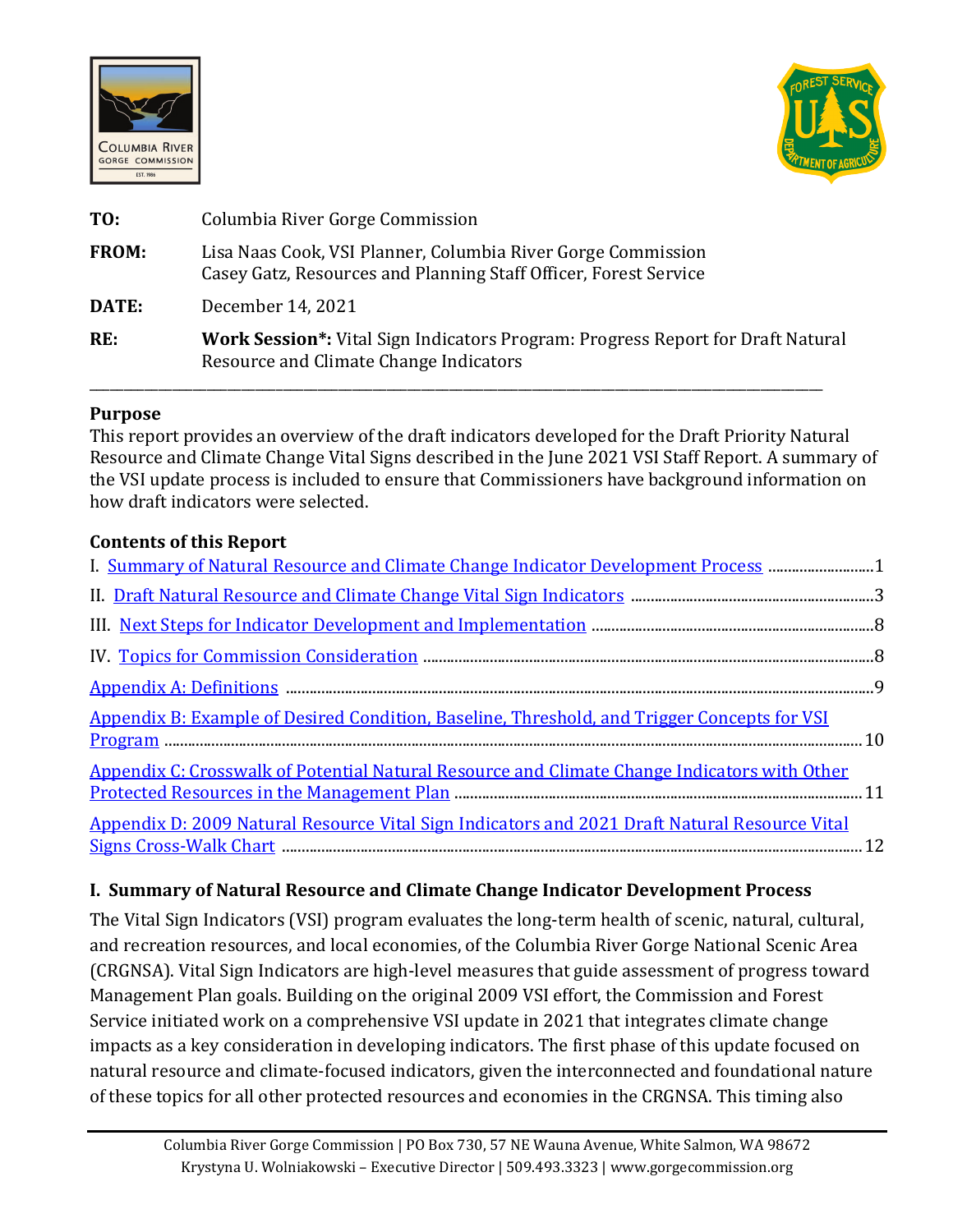provided the opportunity to integrate climate vulnerability assessment information and priority climate adaptation and mitigation topics from the Commission's Climate Change Action Plan (CCAP) effort with the indicator development process.

A. Main Steps of VSI Update Process (See **Appendix A** for definitions of monitoring program terminology used in this report.)

- **Identify key management questions**: Starting with the 2009 VSI list of natural resource indicators, staff compiled key management questions and possible Vital Sign topics based on review of the Gorge 2020 Management Plan revision process, informational interviews conducted for the VSI Assessment, and a staff work session completed in December 2020. (See [Appendix D](#page-11-0) for details on how the draft natural resource indicators in this report connect with the original 2009 indicators.)
- **Select priority Vital Signs**: In the spring of 2021, staff convened a VSI Technical Work Group of natural resource and monitoring specialists from tribes, agencies, and organizations (e.g., U.S. Forest Service, U.S. Geological Survey, Yakama Nation Fisheries, East Cascades Oak Partnership, and others) to review management questions and possible Vital Signs. Staff and the work group narrowed down the initial list of priority habitats and protected resources in the Management Plan through an iterative process considering several factors including agency opportunity to affect resource condition, land use stressors, climate change impacts, and connection with culturally important species and First Foods. In June 2021, staff presented this draft list of Vital Signs for Commission review and discussion. (See the June [2021 VSI Natural Resource and Climate Change Progress Report](http://www.gorgecommission.org/images/uploads/pages/Staff_Report_-_Vital_Sign_Indicators_Work_Session.pdf) for details on the rationale for each Vital Sign.)
- **Develop indicators**: Based on Commission and public feedback at the June 2021 meeting, staff has been working with the VSI Technical Work Group and other resource specialists to identify potential indicators for each Vital Sign. The following feasibility-focused criteria, approved by the Commission in February 2021, were used to guide indicator selection:

1. **Measurable**: Indicators should be directly measurable through repeatable quantitative or qualitative methods.

2. **Relevant to management actions**: Indicators should provide information on the condition of protected resources related to specific Management Plan provisions.

3. **Clear**: Indicators should be understandable by the public and policymakers.

4. **Consistently available**: Indicator data should be reliably available over time to track long-term status and trends.

5. **Obtainable**: Indicator data should be available through existing monitoring programs whenever possible.

6. **Cost-effective**: Indicator data acquisition, analysis, and reporting should make efficient use of limited financial and staff resources.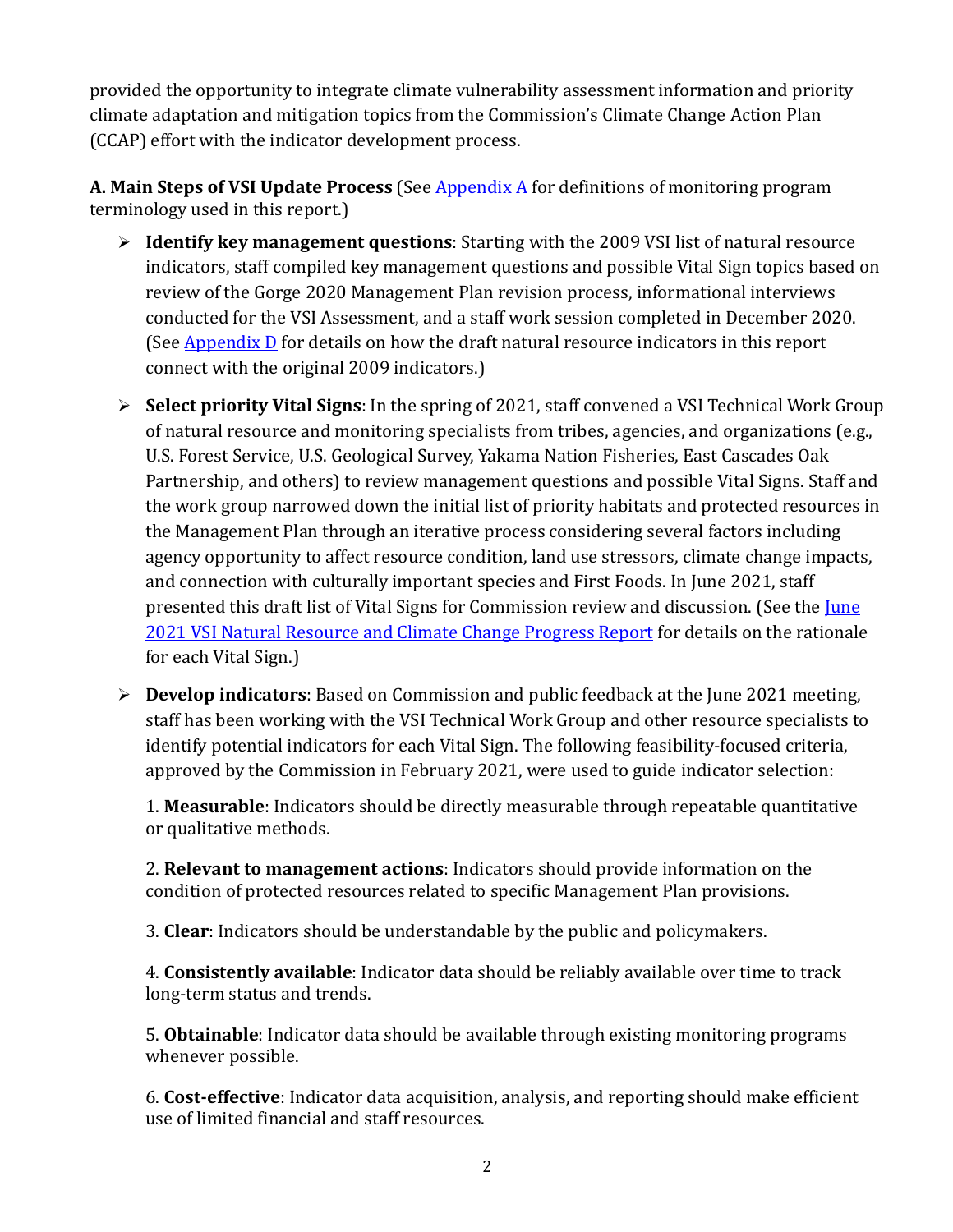7. **Additional Consideration:** While criteria 1-6 should be the primary criteria for selecting indicators, the ability of indicators to tell a *compelling story* that calls attention to the status of scenic, natural, cultural, and recreation resources, and economies, of the National Scenic Area, should also be considered.

This report describes the draft natural resource and climate change indicators identified through this selection process. In addition, several key learnings, collaborations, and accomplishments of the past year are highlighted below.

## **B. Key VSI Achievements in 2021**

- Collaborated with USFS Northwest Oregon Area Ecology Program ecologists to identify national and regional datasets for air quality and forest carbon storage.
- Established exploratory CWR monitoring working group with EPA, OR Department of Environmental Quality, and WA Department of Ecology.
- Coordinated with USGS Research Ecologist Erik Beever, PhD to improve understanding of pika and talus spatial information in the CRGNSA.
- Integrated East Cascades Oak Partnership (ECOP) oak distribution map in planner's tool and strengthened ongoing partnership to advance VSI and ECOP strategic plan monitoring goals in 2022-23.
- Learned about Fire Adapted Communities framework and built relationships with forest and community resilience organizations and agencies in the region.

# <span id="page-2-0"></span>**II. Draft Natural Resource and Climate Change Vital Sign Indicators**

**A. Overarching Considerations:** The draft indicators described below reflect several fundamental considerations:

- The National Scenic Area is a complex, interconnected ecological and human system within a larger regional landscape. Vital Sign Indicators represent critical components of this system based on their connection to the Management Plan, however they do not capture all key attributes that could be monitored at various spatial and temporal scales.
- It is necessary to strike a balance between defining a VSI vision of what is needed in the long term and what is achievable in the short term.
- Establishing strong partnerships and demonstrating success with a focused and strategic set of indicators now establishes the solid foundation necessary on which to build into the future as additional funding and resources are available.
- Basic conceptual models (visual tools that show relationships among indicators, management responses, and human well-being and biophysical conditions) are valuable to understand how a selected indicator fits within the broader CRGNSA system. Staff has started working on a VSI conceptual model with the understanding that this can be further developed with additional funding and scientific collaboration.
- Identifying desired conditions, baseline conditions, and thresholds are valuable components of a long-term monitoring program and require considerable staff time and coordination with partners. During the past three months, staff has explored an approach to these concepts that could be integrated with indicator implementation. (See  $\Delta$ ppendix  $\overline{B}$  for an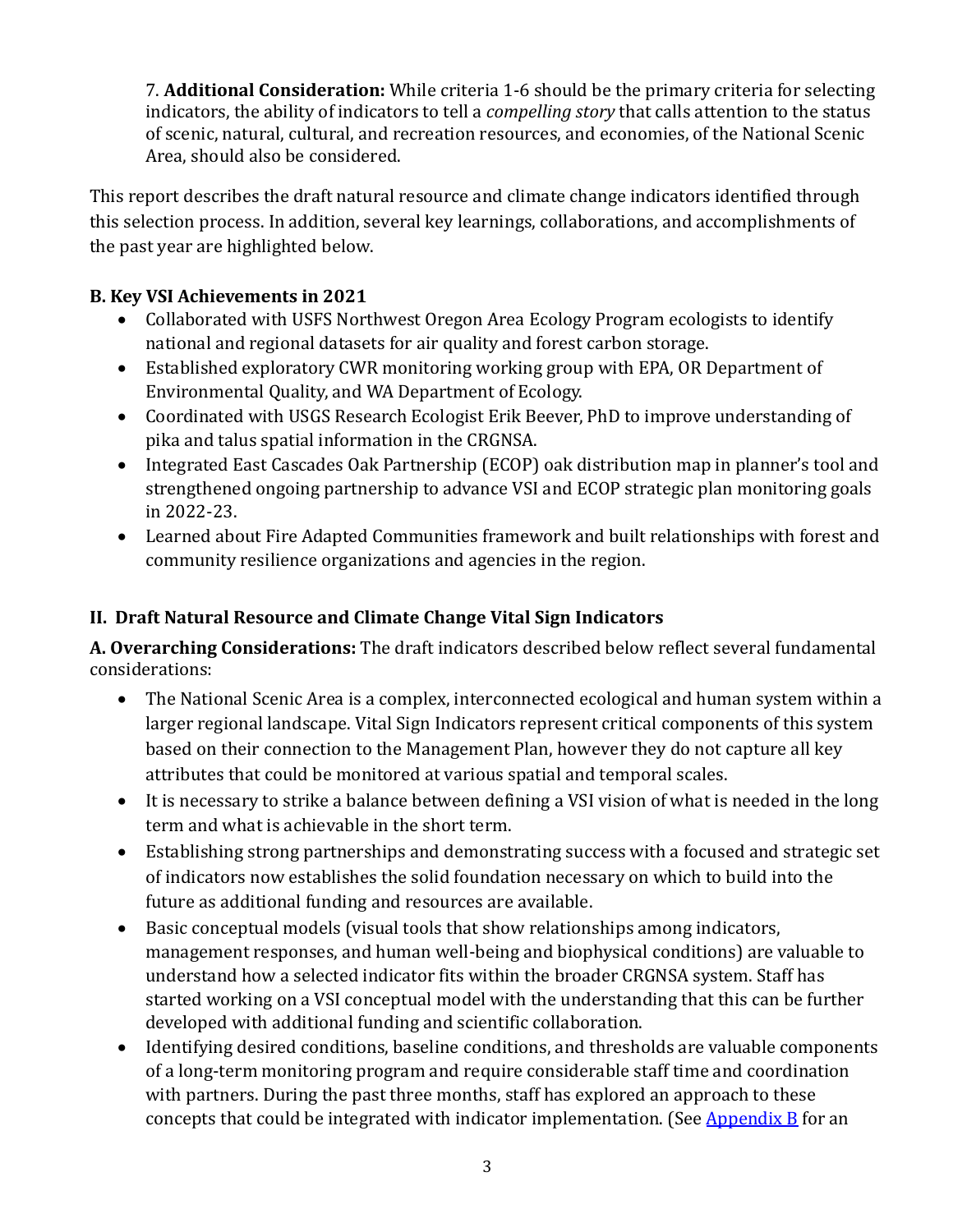illustration with the Streams and Riparian Areas: Cold Water Refuge Salmon and Steelhead Habitat Vital Sign.)

## **B. Summary of Indicator Selection Criteria Assessment Results**

Staff reviewed all potential natural resource and climate change indicators to determine whether each met these criteria: (1) Measurable, (2) Relevant to management actions, (3) Clear, (4) Consistently available, (5) Obtainable, (6) Cost-effective, and (7) Additional consideration: compelling story. Each potential indicator was assigned a value: 1 (Yes) or 0 (No) for each criterion. If information was unavailable to determine a clear Yes/No answer, a 0 value was used.

The table i[n Appendix C](#page-10-0) groups potential indicators into three implementation feasibility categories based on their selection criteria rankings:

- **High** feasibility indicators (met 6-7 criteria) have data available now through existing monitoring programs or data sources.
- **Medium** feasibility indicators (met 4-5 criteria) generally reflect that partial data is available, funding is uncertain, or more work is needed to develop the indicator.
- **Low** feasibility indicators (met 2-3 criteria) are generally those that require considerable work and/or funding to develop condition-based metrics.

This summary table also crosswalks how potential natural resource and climate change indicators support priorities in the Climate Change Action Plan and connect with other Vital Sign focus areas including scenic resources, recreation, cultural resources, and economic vitality.

Based on indicator selection criteria rankings, input from the VSI Technical Work Group, and learnings from other regional monitoring programs, staff suggest a phased approach to natural resource and climate change monitoring.

- First, focus on landscape condition indicators with available spatial data (extent and distribution of priority habitats) by building a comprehensive land cover layer that can be used to track land cover change over time. The new database will support this work by allowing staff to query, for example, the spatial extent, number, and type of approved projects in the NSA occurring in a particular habitat type over a specified period (e.g., new vineyards in oak woodlands from 2022-2027).
- Next, continue working with partners to develop data for other priority indicators with partial data available (e.g., CWR stream temperature and flow) and those requiring additional work and funding (e.g., ECOP oak condition assessment tool).

### **C. Recommended Draft Natural Resource and Climate Change Vital Sign Indicators**

The table below provides brief descriptions of **recommended draft indicators** for Draft Vital Signs described in the June 2021 VSI Staff Report with the following changes:

• **Culturally Important and Rare Plants Vital Sign:** Given the lack of comprehensive data available to implement a rare plants occurrence indicator at this time, staff suggest focusing on culturally important plants, some of which are also considered rare, through consultation with Tribes. More work on culturally important plants will coincide with development of cultural resource indicators in 2022. Staff will also continue to work with USFS and state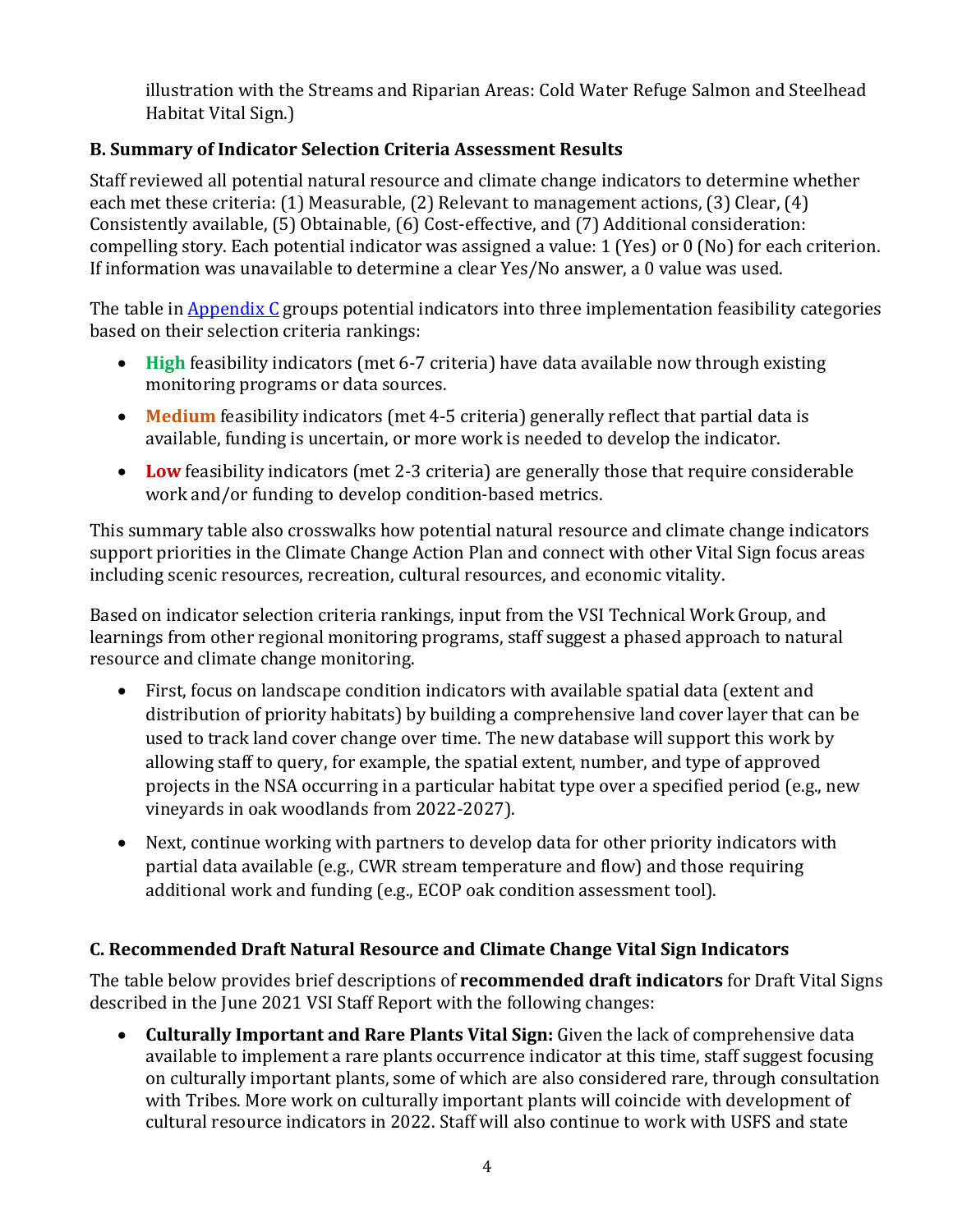heritage programs to explore which plant species could be prioritized to improve the implementation feasibility of this indicator.

- **Coniferous Forests:** Based on input during the June 2021 Commission meeting, staff recommends adding Coniferous Forests as a Natural Resource Vital Sign. Like several other Vital Signs in this report, Coniferous Forests are both a priority habitat and a scenic landscape setting in the Management Plan. Suggested indicators are included in the table below.
- **Talus:** Staff recommends adding Talus as a Natural Resource Vital Sign and includes draft indicators in the table below. Talus is a priority habitat in the Management Plan and serves as refugia for habitat specialist species such as the pika and Larch Mountain salamander in the face of climate change.

Staff are currently working with resource and monitoring specialists to determine the most appropriate metric for each indicator below.

| <b>Management Plan Goal</b>                                                                                                                                                                                                                                            | <b>Vital Sign</b>             | <b>Draft Indicator</b>                              | <b>Description and Status</b>                                                                                                                                                                                                                                                                                                                                                                                                                                                                                                     |
|------------------------------------------------------------------------------------------------------------------------------------------------------------------------------------------------------------------------------------------------------------------------|-------------------------------|-----------------------------------------------------|-----------------------------------------------------------------------------------------------------------------------------------------------------------------------------------------------------------------------------------------------------------------------------------------------------------------------------------------------------------------------------------------------------------------------------------------------------------------------------------------------------------------------------------|
| Ensure that new uses do<br>not adversely affect<br>Priority Habitats or<br>sensitive wildlife sites.                                                                                                                                                                   | Coniferous<br>Forests         | <b>Extent and</b><br><b>Distribution</b>            | This indicator measures the total acreage and<br>spatial distribution of coniferous forests in<br>the CRGNSA. Work is underway on a<br>coniferous forest land cover spatial data<br>layer.                                                                                                                                                                                                                                                                                                                                        |
|                                                                                                                                                                                                                                                                        |                               | <b>Land Cover</b><br>Change                         | This indicator tracks the spatial distribution<br>and percent change in coniferous forest<br>cover at a specified interval corresponding<br>with currently available land cover database<br>updates.                                                                                                                                                                                                                                                                                                                              |
| Ensure that new uses do<br>not adversely affect<br>Priority Habitats or<br>sensitive wildlife sites.                                                                                                                                                                   | Grasslands/<br>Prairies       | <b>Extent and</b><br><b>Distribution</b>            | This indicator measures the total acreage and<br>spatial distribution of grasslands in the<br>CRGNSA. Work is underway on a grassland<br>land cover spatial data layer.                                                                                                                                                                                                                                                                                                                                                           |
|                                                                                                                                                                                                                                                                        |                               | <b>Land Cover</b><br>Change                         | This indicator tracks the spatial distribution<br>and percent change in grassland cover at a<br>specified interval corresponding with<br>currently available land cover database<br>updates.                                                                                                                                                                                                                                                                                                                                      |
| Ensure that new uses do<br>not adversely affect<br>Priority Habitats or<br>sensitive wildlife sites.<br>Develop a comprehensive<br>program to inventory<br>existing oak woodlands<br>and propose methods for<br>their protection, including<br>incentives for property | Oregon White<br>Oak Woodlands | <b>Current Extent</b><br>and<br><b>Distribution</b> | This indicator measures the total acreage and<br>spatial distribution of oak woodlands in the<br>CRGNSA. Currently, no comprehensive oak<br>land cover layer is available for this region. A<br>modeled oak distribution map developed by<br>East Cascades Oak Partnership and aerial<br>imagery will be used to estimate current<br>extent and distribution. Reporting for this<br>indicator beyond current estimate depends<br>on future model update and ground truthing<br>the current map through monitoring (see<br>below). |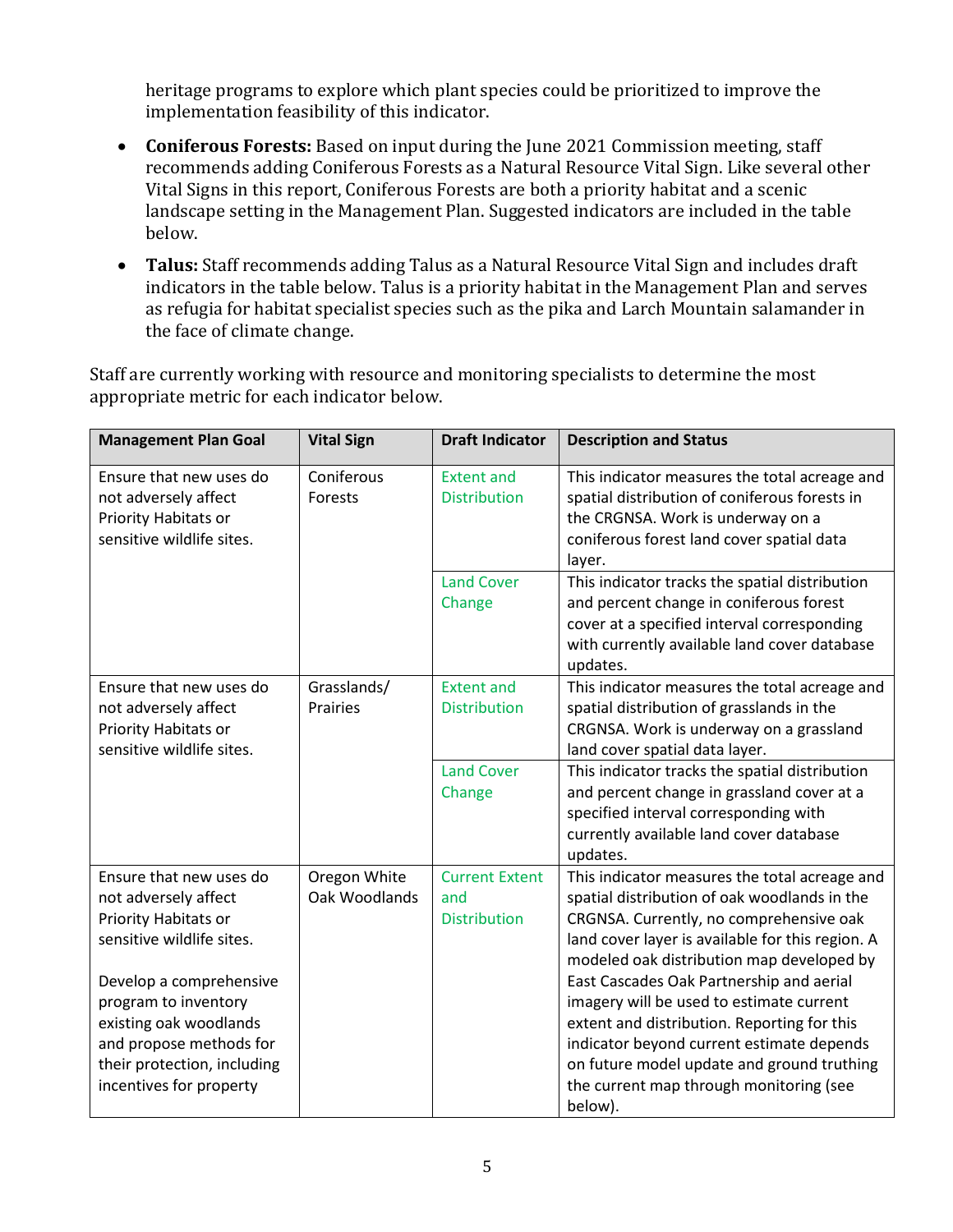| <b>Management Plan Goal</b>                                                                                                                                                                  | <b>Vital Sign</b>                                                                                       | <b>Draft Indicator</b>                   | <b>Description and Status</b>                                                                                                                                                                                                                                                                                                                                                                                                                                                                                                                                                                                                                        |
|----------------------------------------------------------------------------------------------------------------------------------------------------------------------------------------------|---------------------------------------------------------------------------------------------------------|------------------------------------------|------------------------------------------------------------------------------------------------------------------------------------------------------------------------------------------------------------------------------------------------------------------------------------------------------------------------------------------------------------------------------------------------------------------------------------------------------------------------------------------------------------------------------------------------------------------------------------------------------------------------------------------------------|
| owner cooperation and<br>support, acquisition of<br>sensitive stands, and<br>easements to preserve the<br>oaks on large parcels.                                                             |                                                                                                         | <b>Land Cover</b><br>Change              | This indicator tracks the spatial distribution<br>and percent change in oak woodland cover at<br>a specified interval corresponding with<br>currently available land cover database<br>updates. Anticipate determining the model<br>update frequency when ECOP develops a<br>monitoring plan in 2022-2023. Expect model<br>update may be in 2028-2029 to coincide with<br>USFS Forest Inventory and Analysis (FIA) plot<br>data collection frequency (10 years) used for<br>this map. ECOP plans to make minor<br>adjustments to the map in the short term as<br>disturbance and condition monitoring tools<br>are deployed over the next few years. |
| Achieve no loss of wetlands<br>acreage and functions.<br>Improve the quality of                                                                                                              | Wetlands                                                                                                | <b>Extent and</b><br><b>Distribution</b> | This indicator measures the total acreage and<br>spatial distribution of wetland habitat in the<br>CRGNSA. Work is underway on a wetland<br>land cover spatial data layer.                                                                                                                                                                                                                                                                                                                                                                                                                                                                           |
| wetlands.                                                                                                                                                                                    |                                                                                                         | <b>Land Cover</b><br>Change              | This indicator tracks the spatial distribution<br>and percent change in wetland cover at a<br>specified interval corresponding with<br>currently available land cover database<br>updates.                                                                                                                                                                                                                                                                                                                                                                                                                                                           |
| Protect water quality,<br>natural drainage, and fish<br>and wildlife habitat of<br>streams, ponds, lakes, and<br>riparian areas.<br>As part of long-term<br><b>National Scenic Area</b>      | Streams &<br><b>Riparian Areas:</b><br>Cold Water<br>Refuge (CWR)<br>Salmon and<br>Steelhead<br>Habitat | <b>Stream</b><br>Temperature             | This indicator measures stream temperature<br>on 10 CWR tributaries in CRGNSA included in<br>EPA Columbia River Total Maximum Daily<br>Load (TMDL) Temperature Plan. From work<br>with partners to date, staff has identified<br>active temperature monitoring on 7 of the 10<br>CWR streams.                                                                                                                                                                                                                                                                                                                                                        |
| monitoring, encourage<br>federal and state agencies<br>and others to undertake a<br>comprehensive water<br>quality monitoring program<br>on the Columbia River and<br>its major tributaries. |                                                                                                         | <b>Stream Flow</b>                       | This indicator measures stream flow on 10<br>CWR tributaries in CRGNSA included in EPA<br>Columbia River TMDL Temperature Plan.<br>From work with partners to date, staff has<br>identified active flow gauges on 5 of the 10<br>CWR streams.                                                                                                                                                                                                                                                                                                                                                                                                        |
| Ensure that new uses do<br>not adversely affect<br>Priority Habitats or<br>sensitive wildlife sites.                                                                                         | Talus                                                                                                   | <b>Moss Cover</b>                        | This indicator assesses moss cover at select<br>talus sites in the CRGNSA. Staff are<br>determining availability of high-resolution<br>aerial imagery for this indicator. To be<br>implemented by USFS.                                                                                                                                                                                                                                                                                                                                                                                                                                              |
|                                                                                                                                                                                              |                                                                                                         | Temperature                              | This indicator measures temperature at the<br>base of select talus fields in the CRGNSA.<br>Indicator under development. To be<br>implemented by USFS.                                                                                                                                                                                                                                                                                                                                                                                                                                                                                               |
| Air quality shall be<br>protected and enhanced,<br>consistent with the                                                                                                                       | Air Quality                                                                                             | Visibility                               | This indicator measures the number of days<br>per year with visibility impairment. Also<br>measures chemical composition of fine                                                                                                                                                                                                                                                                                                                                                                                                                                                                                                                     |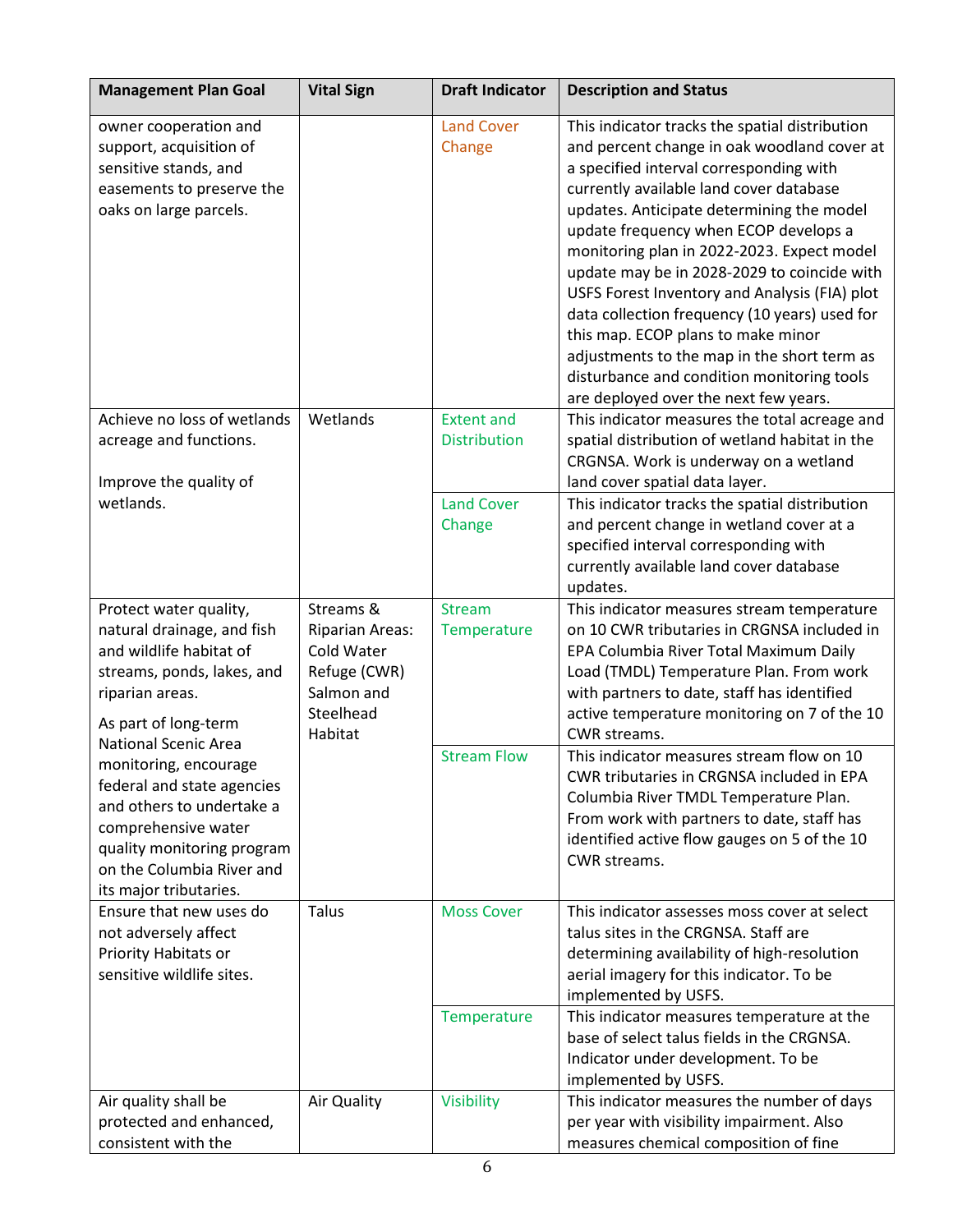| <b>Management Plan Goal</b>                                                                                                                                                                                                                                        | <b>Vital Sign</b> | <b>Draft Indicator</b>                                                          | <b>Description and Status</b>                                                                                                                                                                                                                                                                                                                                                 |
|--------------------------------------------------------------------------------------------------------------------------------------------------------------------------------------------------------------------------------------------------------------------|-------------------|---------------------------------------------------------------------------------|-------------------------------------------------------------------------------------------------------------------------------------------------------------------------------------------------------------------------------------------------------------------------------------------------------------------------------------------------------------------------------|
| purposes of the National<br>Scenic Area Act.                                                                                                                                                                                                                       |                   |                                                                                 | particulates (<2.5 um diameter). Data<br>available through USFS.                                                                                                                                                                                                                                                                                                              |
| Coordinate with federal<br>and state agencies on air<br>quality and visibility in the<br>National Scenic Area and                                                                                                                                                  |                   | Precipitation<br>Chemistry                                                      | This indicator measures the amounts of acid,<br>nitrates, and sulfates deposited to the<br>environment in precipitation. Data available<br>through USFS.                                                                                                                                                                                                                      |
| utilize the results of such<br>monitoring in developing<br>and updating the regional<br>air quality protection and<br>enhancement strategy<br>described in SMA Natural<br>Resources Wildlife and<br>Plants Policy 15 (Part I,<br>Chapter 3: Natural<br>Resources). |                   | <b>Terrestrial</b><br><b>Effects of</b><br>Pollution &<br><b>Climate Change</b> | This indicator measures spatial distributions<br>and levels of 27 pollutants accumulated in<br>sensitive vegetation. Lichen-based air quality<br>and climate scores are used to understand<br>where pollution is above safe thresholds for<br>pollution sensitive vegetation and where<br>climate is driving changes in sensitive<br>vegetation. Data available through USFS. |
| Provide information on<br>Firewise guidelines to<br>landowners.                                                                                                                                                                                                    | Wildfire          | <b>Wildfire Extent</b><br>& Distribution                                        | This indicator tracks the acres burned per<br>year by wildfire in the CRGNSA. Spatial<br>distribution of wildfire can be examined<br>across Land Use Designations, Priority                                                                                                                                                                                                   |
| Prohibit new dwellings on                                                                                                                                                                                                                                          |                   |                                                                                 | Habitats, and other protected resources.                                                                                                                                                                                                                                                                                                                                      |
| <b>Commercial Forest and</b><br>Large Woodland.<br>Encourage the use of forest                                                                                                                                                                                     |                   | <b>Fuels</b><br><b>Reduction (NFS</b><br>Lands)                                 | This indicator reports the acres of fuels<br>reduction completed per year on National<br>Forest System (NFS) lands in CRGNSA.<br>Includes both thinning and prescribed fire.                                                                                                                                                                                                  |
| management and fire, as<br>appropriate, to restore<br>and perpetuate natural                                                                                                                                                                                       |                   | <b>Fuels</b><br><b>Reduction (All</b><br>Lands)                                 | This indicator reports the acres of fuels<br>reduction completed per year across land<br>ownership in CRGNSA. Currently, some                                                                                                                                                                                                                                                 |
| ecosystems.                                                                                                                                                                                                                                                        |                   |                                                                                 | federal, state, and private fuels reduction<br>projects are tracked in both WA and OR,<br>though one comprehensive dataset for the<br>CRGNSA does not exist.                                                                                                                                                                                                                  |

## **D. Climate Change Indicator Priorities**

The following are potential climate change indicator topics that reflect CCAP mitigation emphasis areas under development. Below are staff recommendations based on review of available data and feasibility considerations captured in the indicator selection rankings (see Appendix C for details).

**Wildfire** – The CCAP recognizes the importance of wildfire as a climate change hazard posing risks to scenic, cultural, natural, and recreation resources, as well as carbon stores and viable working lands. This report includes three potential wildfire-related indicators: wildfire extent/distribution, fuels reduction on NFS lands, and fuels reduction across land ownership in the CRGNSA. These indicators help tell the story of wildfire as a climate hazard in forests and other habitat types as well as a gorge-wide climate concern affecting all partners, residents, and visitors. The first two indicators are well-developed and easily reported on now, while the third is one staff feels can be at least partially reported on and would like to continue pursuing. Partners have shared that spatially tracking fuels reduction across land ownership (all lands) is valuable in seeking funding that often prioritizes adjacency of proposed projects to existing treatments on the landscape. Staff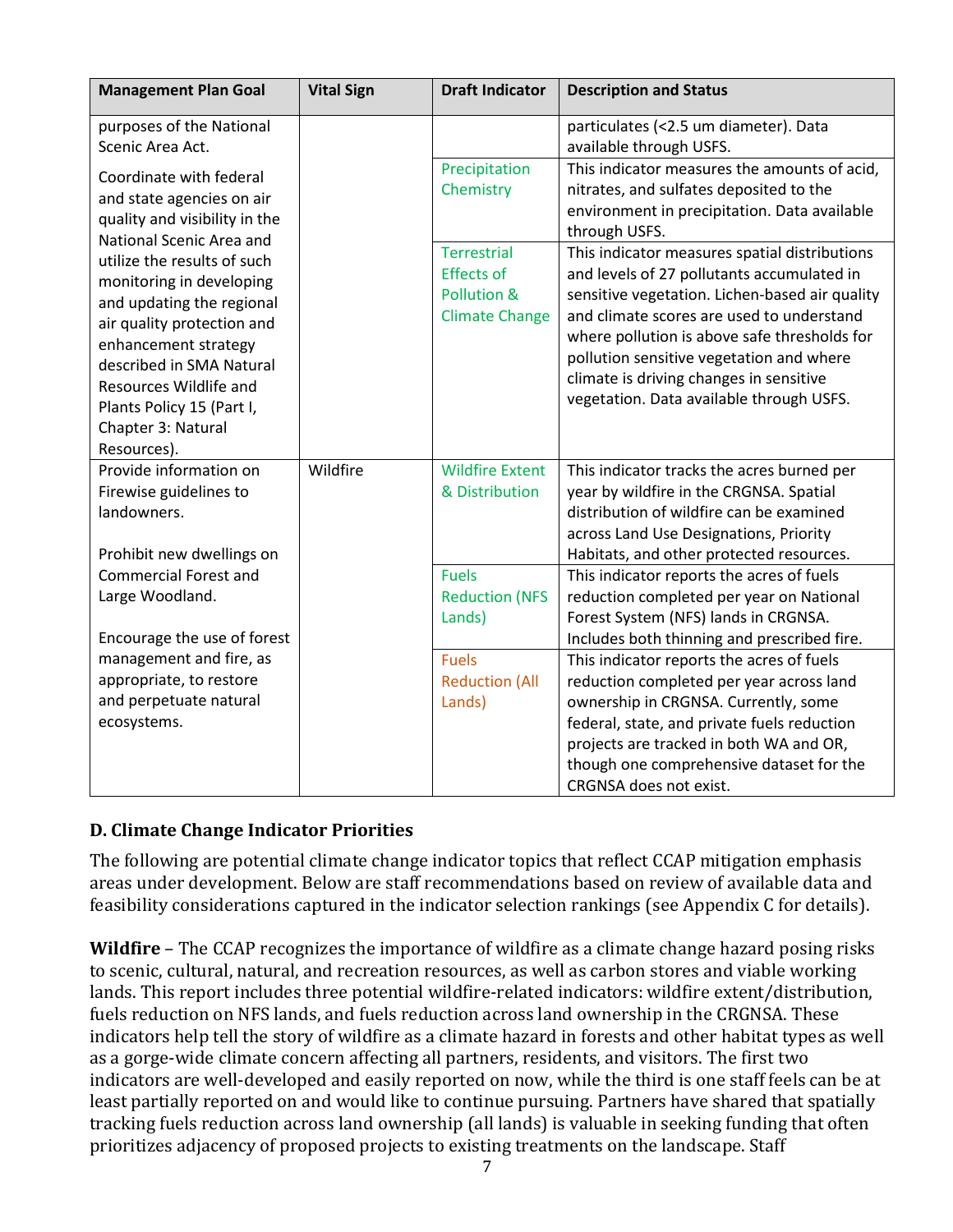recommends starting with wildfire extent/distribution and fuels reduction on NFS lands as wildfire indicators, while continuing to work with partners to acquire data for an all-lands fuels reduction indicator.

**Carbon storage** – Staff has investigated several methods to estimate carbon storage of different land cover and habitat types (e.g., forests, grasslands, agricultural lands, and wetlands) and determined that the best candidates still require further work and capacity. We understand several agencies in both Oregon and Washington are working on carbon tracking as federal and state funds become available for climate smart forestry and climate smart agriculture. Staff recommends beginning with the first step of creating a detailed land cover data layer (also a necessary first step in developing several natural resources indicators). When that product is complete, the Commission can reassess capacity and need for additional carbon storage assessment work.

**Transportation** – Early in developing the CCAP, staff recognized that transportation accounts for a large portion of GHG emissions in both Oregon and Washington. For that reason, we explored options for a transportation indicator. There are some well-established metrics for evaluating transportation efficiency, such as Vehicle Miles Traveled. Through consulting with partners, staff determined that more work is needed to identify which metrics would be useful based on transportation-related climate mitigation actions included in the Draft CCAP to be released in early 2022. Staff would like to hear Commissioners' thoughts about their interests in long-term monitoring related to transportation. The current staff recommendation is to table a transportation-related indicator for this biennium given the amount of work that would be needed without additional resources.

### <span id="page-7-0"></span>**III. Next Steps for Indicator Development and Implementation**

- Review of other regional monitoring programs reveals the importance of creating conceptual models which are visual tools that show relationships among indicators, management responses, and human wellbeing and biophysical conditions. Staff will continue working on a VSI conceptual model.
- Staff will continue to explore developing desired conditions, baseline conditions, and thresholds through an iterative process after Vital Sign Indicators are developed and approved.
- Based on the approved 2022 Commission Priorities Work Plan, staff will develop indicators for scenic resources, recreation, economic vitality, and cultural resources in phases with the goal of a comprehensive set of draft indicators by the end of 2022.

### <span id="page-7-1"></span>**IV. Topics for Commission Consideration**

(1) Does the Commission support moving forward with the recommended natural resource and climate change indicators in **green** in the summary table on pages 5-7 of this report?

(2) Does the Commission support moving forward with staff recommendations for wildfire, carbon storage, and transportation topics as described on pages 7-8 of this report?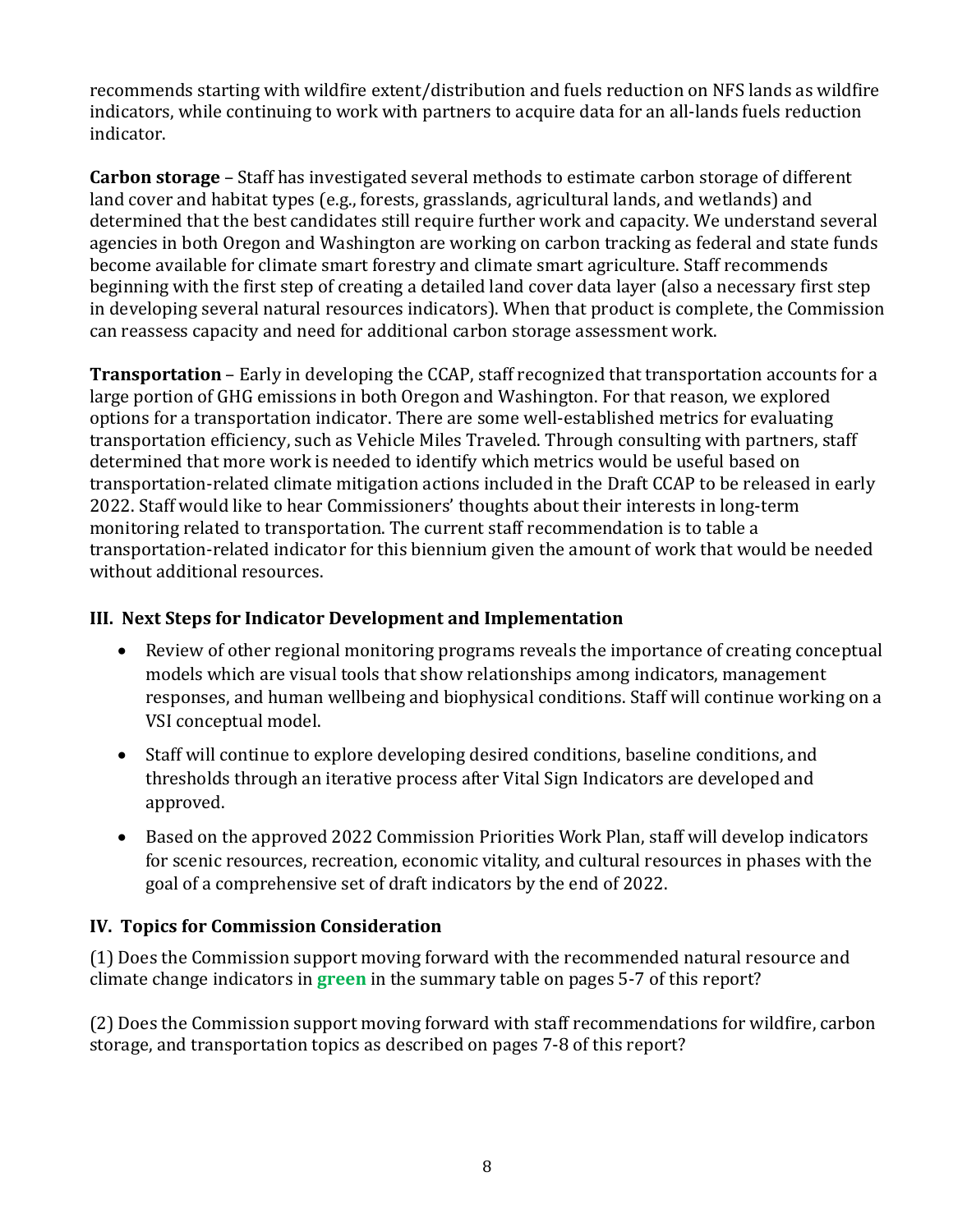#### <span id="page-8-0"></span>**Appendix A: Definitions**

**Management Plan Goal:** A goal included in the text of the Columbia River Gorge National Scenic Area Management Plan.

**Desired Condition:** To be developed. (Example: Often a statement of aspiration that describes resource conditions the USFS and CRGC strive to achieve and maintain to meet Management Plan goals.)

**Management Question:** A priority question or information need identified by the Gorge Commission and U.S. Forest Service to support implementing the Management Plan.

**Vital Sign:** The topic for a high-level indicator. Represents important attributes or components of protected resources that guide assessment of progress toward Management Plan goals and desired conditions (e.g., Streams and Riparian Areas). Each Vital Sign is represented by one or more indicators.

**Indicator:** A short description of what is being measured (e.g., stream flow).

**Metric:** The specific measurement method or unit of measurement for an indicator (e.g., mean annual flow).

#### **Threshold:** To be developed.

(Example: A minimally acceptable condition associated with each indicator, typically based on physical, biological, or social conditions.)

**Trigger:** To be developed. (Example: A condition of concern for an indicator that is enough to prompt a management response to ensure that desired conditions continue to be maintained before the threshold is crossed.)

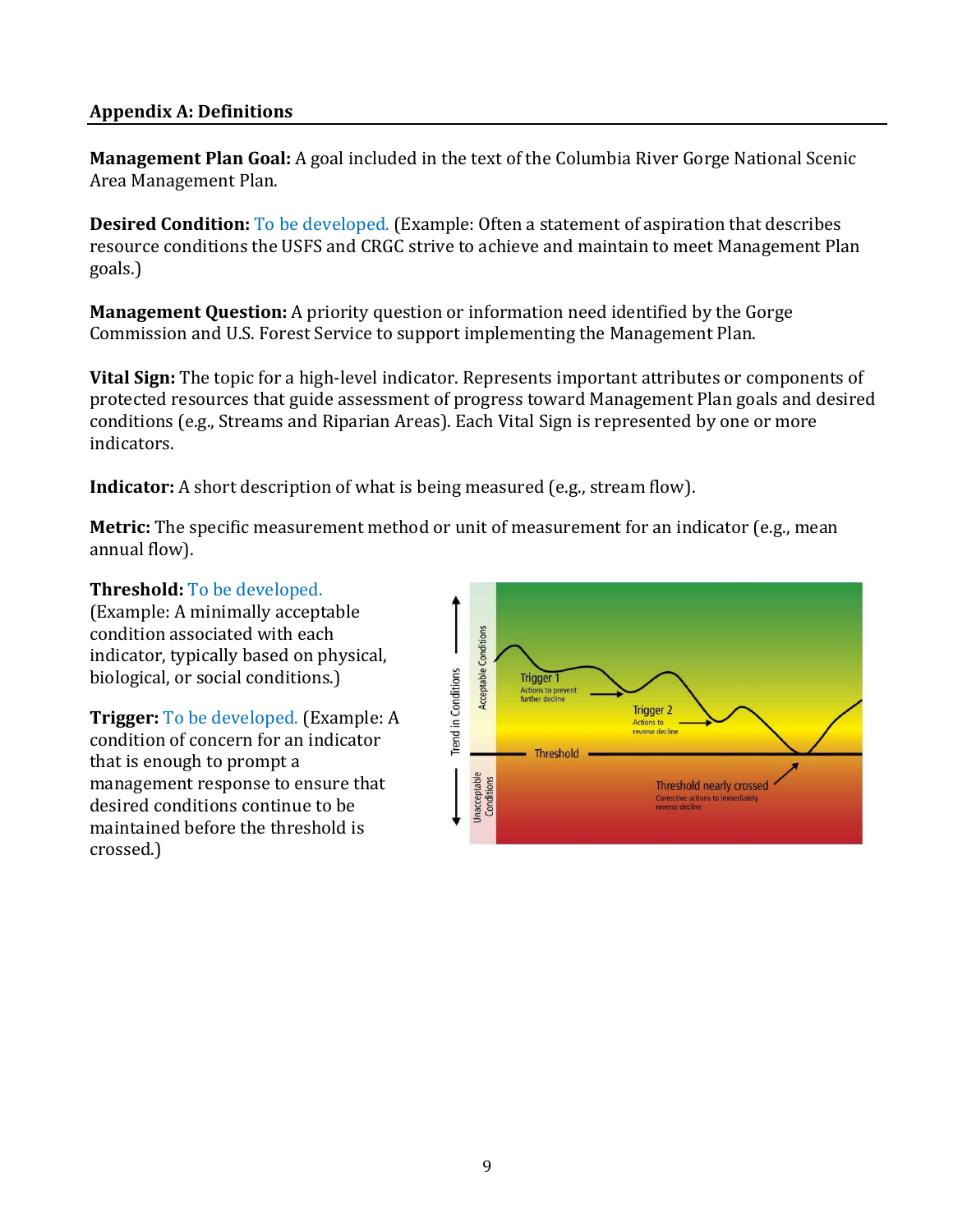#### **Appendix B: Example of Desired Condition, Baseline, Threshold, and Trigger Concepts for VSI Program**

The chart below highlights one possible approach staff has explored to develop desired conditions, baseline conditions, thresholds, and triggers for different Vital Signs using Cold Water Refuge Salmon and Steelhead Habitat as an example.

The graphic to the right depicts how monitoring a particular habitat condition, such as stream temperature, can be used to prompt action before a threshold is crossed.



#### <span id="page-9-0"></span>**Vital Sign: Streams and Riparian Areas: Cold Water Refuge Salmon and Steelhead Habitat**

| <b>Management</b>                                                                                                                      | <b>Desired Condition</b>                                                                                                                                                                                                                     | <b>Management</b>                                                                                                                                                                                                | <b>Draft Indicator</b>                                                                          | <b>Baseline</b> (To be                                                                                                                                                                                            | Threshold (To                                                                                                                                                                   | Trigger (To be                                                                                                                                                                                                  |
|----------------------------------------------------------------------------------------------------------------------------------------|----------------------------------------------------------------------------------------------------------------------------------------------------------------------------------------------------------------------------------------------|------------------------------------------------------------------------------------------------------------------------------------------------------------------------------------------------------------------|-------------------------------------------------------------------------------------------------|-------------------------------------------------------------------------------------------------------------------------------------------------------------------------------------------------------------------|---------------------------------------------------------------------------------------------------------------------------------------------------------------------------------|-----------------------------------------------------------------------------------------------------------------------------------------------------------------------------------------------------------------|
| <b>Plan Goal</b>                                                                                                                       | (To be developed)                                                                                                                                                                                                                            | <b>Questions</b>                                                                                                                                                                                                 |                                                                                                 | developed)                                                                                                                                                                                                        | be developed)                                                                                                                                                                   | developed)                                                                                                                                                                                                      |
| Protect water<br>quality, natural<br>drainage, and fish<br>and wildlife habitat<br>of streams, ponds,<br>lakes, and riparian<br>areas. | Streams in the<br>CRGNSA that are cold<br>enough to support<br>salmonids.<br>Example of specific<br>condition: Total<br>Maximum Daily Load<br>(TMDL) Temperature<br>Maximum Target for<br>Eagle Creek: 15.1°C<br>(August mean 5-year<br>avg) | How is water<br>temperature<br>changing in CWR<br>streams in the<br><b>CRGNSA over</b><br>time?<br>Are 200' stream<br>buffers helping<br>to protect<br>quality cold<br>water refuge<br>habitat for<br>salmonids? | Stream<br>temperature<br>(e.g., maximum 7-<br>day running<br>average of daily<br>maximum temp). | Establishment of<br>CRGNSA (1986) as<br>goal-to be<br>determined based<br>on available data.<br>Historical<br>temperature data<br>varies by location.<br>Connect with<br>EPA/DEQ/ECY<br>management<br>objectives. | Consult with EPA,<br>DEQ, ECY, and<br>others on<br>Columbia River<br><b>TMDL Water</b><br><b>Quality Standards</b><br>for CWR streams<br>(e.g., 18°C 7DADM<br>for Eagle Creek). | Consult with<br>agencies to<br>develop.<br>If primary CWR<br>tributaries are<br>defined as at least<br>2°C cooler than<br>Columbia River,<br>what level of<br>increased<br>temperature should<br>prompt action? |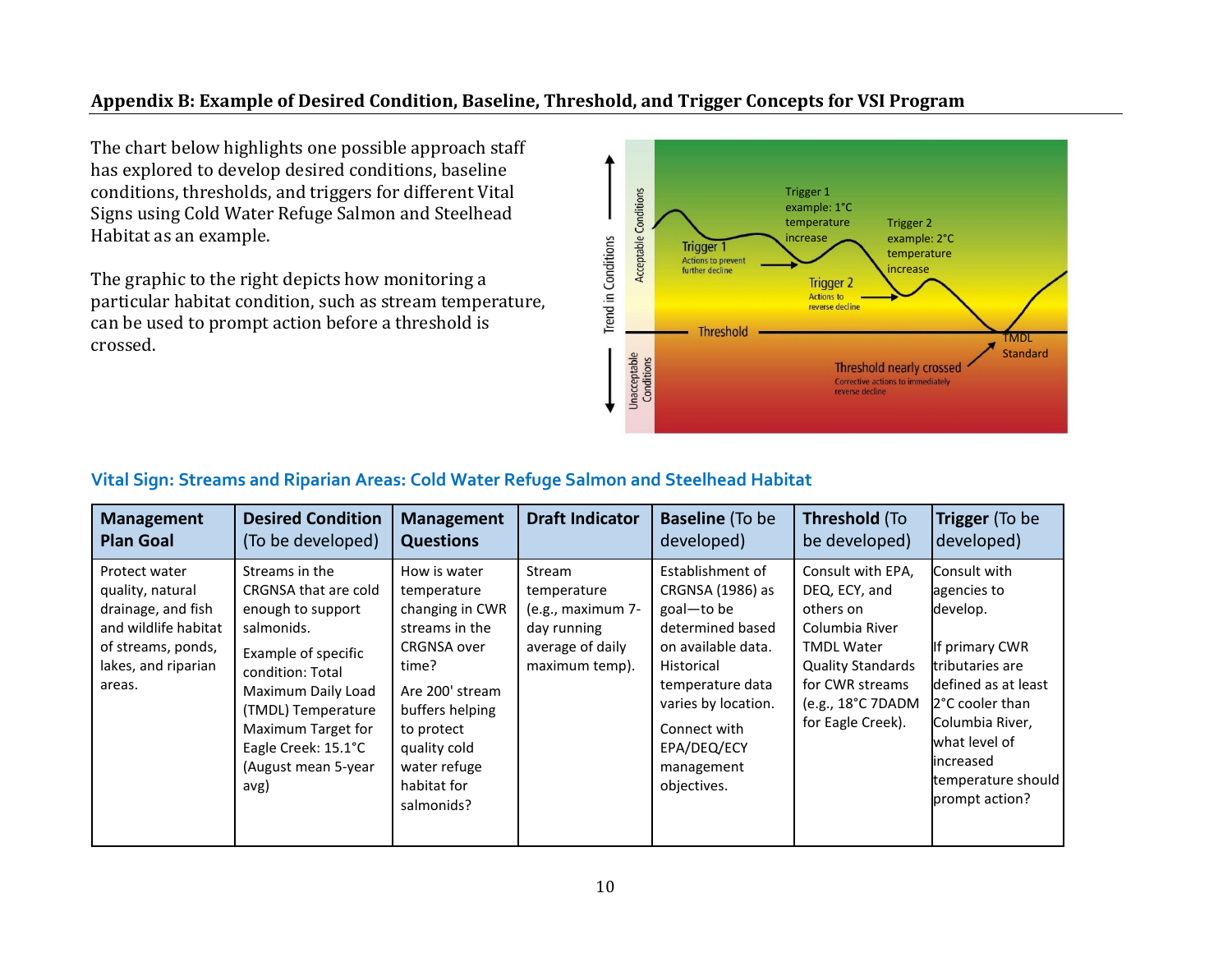#### <span id="page-10-0"></span>**Appendix C: Crosswalk of Potential Natural Resource and Climate Change Indicators with Other Protected Resources in the Management Plan**

The chart below highlights how potential natural resource and climate change indicators reviewed in the selection process connect with other Vital Sign focus areas including scenic resources, recreation, cultural resources, and economic vitality. Indicators are grouped from most feasible (green) to least feasible (red) at the present time based on selection criteria described in this staff report. As a work in progress, this chart is not inclusive of all Management Plan implications; rather, it reflects connections to Draft Recreation and Scenic Vital Signs presented to the Commission in August 2021, as well as connections to culturally important species identified through work on CCAP and VSI to date.

Staff recognize the interconnected nature of many protected resources in the CRGNSA and anticipate that more overlap across Vital Signs will emerge as development of other indicators progresses.

| <b>Vital Sign</b>                                | <b>Potential Indicators</b>                                                                                  | <b>Natural</b> | Climate<br>(Supports<br>CCAP) | Scenic | Recreation Cultural | Economic |
|--------------------------------------------------|--------------------------------------------------------------------------------------------------------------|----------------|-------------------------------|--------|---------------------|----------|
| <b>Coniferous Forests</b>                        | Extent and Distribution, Land Cover Change                                                                   |                |                               |        |                     |          |
| Grasslands/Prairies                              | Extent and Distribution, Land Cover Change                                                                   |                |                               |        |                     |          |
| Wetlands                                         | Extent and Distribution, Land Cover Change                                                                   |                |                               |        |                     |          |
| <b>Air Quality</b>                               | Visibility, Precipitation Chemistry, Terrestrial Effects of Pollution<br>& Climate Change                    |                |                               |        |                     |          |
| Wildfire                                         | Acres of fuels reduction per year on NFS lands in NSA (thinning<br>and prescribed fire)                      |                |                               |        |                     |          |
| Wildfire                                         | Acres burned per year by wildfire (including distribution)                                                   |                |                               |        |                     |          |
| Talus                                            | Moss cover, Temperature (select sites by USFS)                                                               |                |                               |        |                     |          |
| Streams & Riparian Areas: CWR                    | Stream temperature, Flow*                                                                                    |                |                               |        |                     |          |
| Oregon White Oak Woodlands                       | <b>Extent and Distribution</b>                                                                               |                |                               |        |                     |          |
| <b>Streams &amp; Riparian Areas: CWR</b>         | Salmon population abundance                                                                                  |                |                               |        |                     |          |
| Wildfire                                         | Acres of fuels reduction per year across land ownership                                                      |                |                               |        |                     |          |
| <b>Talus</b>                                     | Pika presence/absence (citizen science)                                                                      |                |                               |        |                     |          |
| <b>Talus</b>                                     | Pika evidence (Beever's methodology also includes moss cover, temp/RH, and<br>microrefugial characteristics) |                |                               |        |                     |          |
| <b>Oregon White Oak Woodlands</b>                | <b>Land Cover Change</b>                                                                                     |                |                               |        |                     |          |
| Oregon White Oak Woodlands                       | Condition (multiple measures of ecological integrity in assessment tool under<br>development)                |                |                               |        |                     |          |
| <b>Carbon Storage</b>                            | Carbon stock by land cover type - forest                                                                     |                |                               |        |                     |          |
| Wildfire                                         | Number of landowners/parcels in NSA incorporating Firewise<br>principles                                     |                |                               |        |                     |          |
| <b>Culturally Important &amp; Rare</b><br>Plants | Occurrence                                                                                                   |                |                               |        |                     |          |
| Grasslands/Praires                               | Condition (TBD)                                                                                              |                |                               |        |                     |          |
| <b>Streams &amp; Riparian Areas: CWR</b>         | <b>Benthic macroinvertebrates</b>                                                                            |                |                               |        |                     |          |
| Oregon White Oak Woodland                        | Connectivity (overlay with deer and elk winter range)                                                        |                |                               |        |                     |          |
| <b>Coniferous Forest</b>                         | Condition (TBD)                                                                                              |                |                               |        |                     |          |
| Wetlands                                         | Condition (TBD) (veg layer in progress)                                                                      |                |                               |        |                     |          |
| Carbon Storage                                   | Carbon stock by land cover type - wetlands, grasslands, and ag<br>lands                                      |                |                               |        |                     |          |

\*Note: Currently, stream temperature and flow gauges are available on some CWR streams and not others. These indicators are included in "high" feasibility category to reflect that reporting is possible now on select streams.